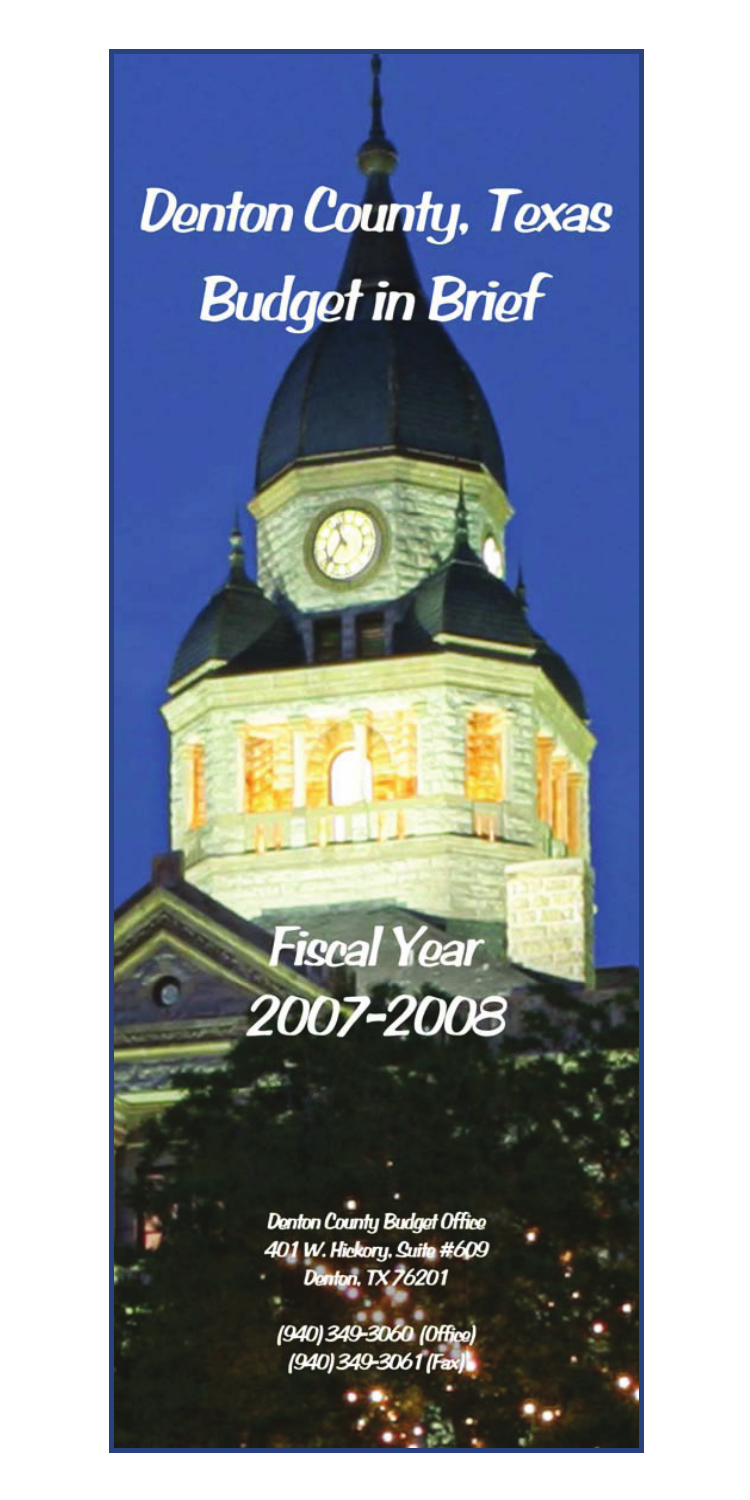# **DENTON COUNTY ORGANIZATION**



# **Commissioners Court**

| Official              | Name                   | Telephone    |
|-----------------------|------------------------|--------------|
| County Judge          | Mary Horn              | 940.349.2820 |
| Commissioner, Pct. #1 | Cynthia White          | 940.349.2810 |
| Commissioner, Pct. #2 | Ron Marchant           | 972.434.7140 |
| Commissioner, Pct. #3 | <b>Bobbie Mitchell</b> | 972.434.4780 |
| Commissioner, Pct. #4 | Andy Eads              | 940.349.2801 |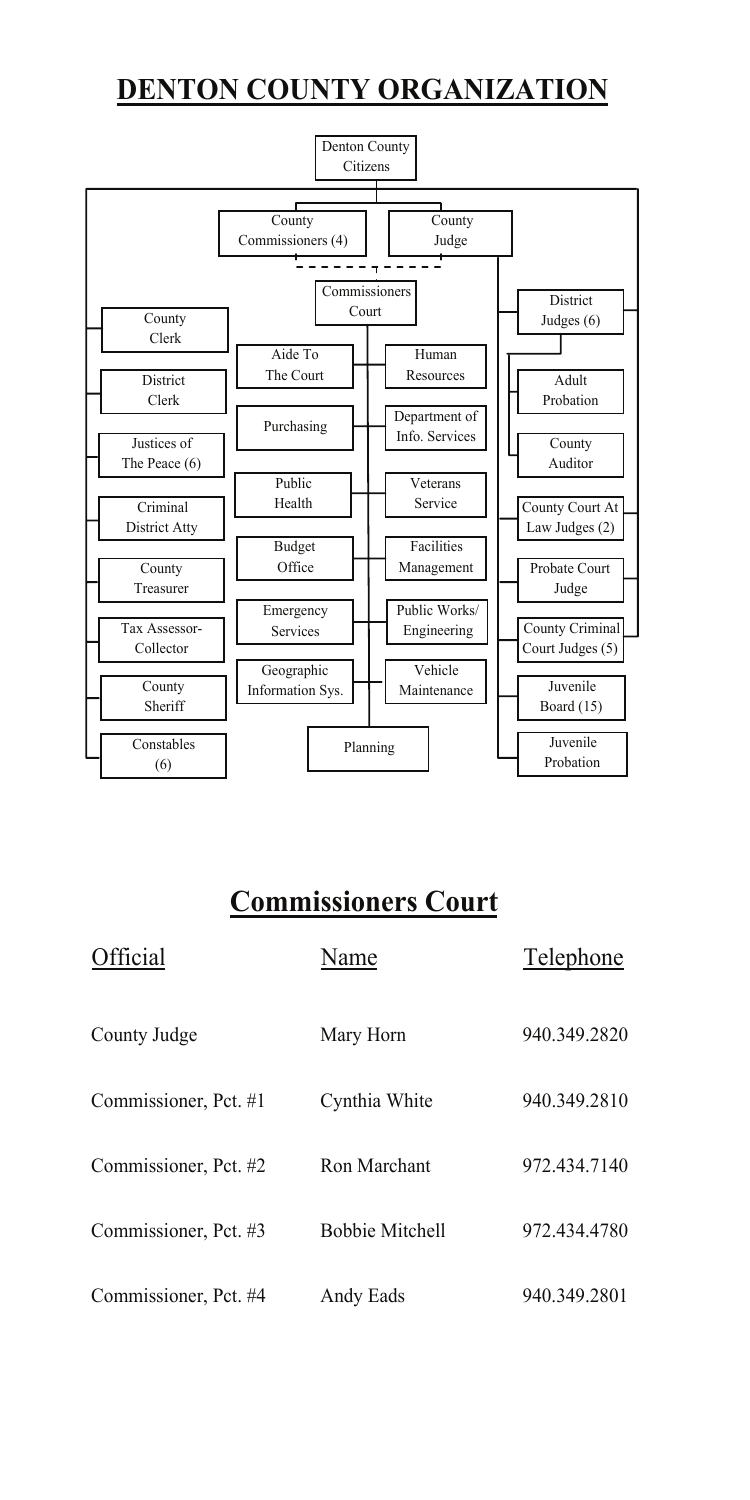### **FY 2007-2008 ORGANIZATIONAL GOALS**

#### *• OUR MISSION •*

Denton County will be recognized as the leader in local government through its excellent service to citizens and quality workforce. We will carry out our duties by respecting citizens, maintaining fiscal responsibility, demonstrating accountability, and fairly and equitably allocating resources.

#### *• OUR PURPOSE •*

Ultimately, it is Commissioners Court who through the budget and planning process, must balance limited fiscal resources with needs identified by the citizens, requirements of other elected officials and departments, state and federal mandates, and their own values.

#### *• OUR GOALS •*

The following primary goals of the county which were established by the Commissioners Court form an outline for county departments to follow. Achievement of these goals is essential for Denton County to remain an effective instrument in public life in the coming decades.

- *•* Remaining fiscally responsible and conservative
- Pro-actively planning for change and growth
- Maintaining the highest level of safety and security for our citizens
- Aggressively pursue maintaining the lowest possible tax rate
- Preserving and upgrading the public infrastructure
- Developing economic and industrial growth
- Maintaining a stable, high quality workforce
- Providing support for mobility and transportation needs in the county
- Providing an effective and efficient judicial/legal system to serve the citizens
- Retaining and expanding partnerships to improve the health of citizens
- Fulfilling legislative obligations
- *•* Developing long-range strategic plans
- *•* Preserving an adequate fund balance
- *•* Enhancing e-government solutions and technologies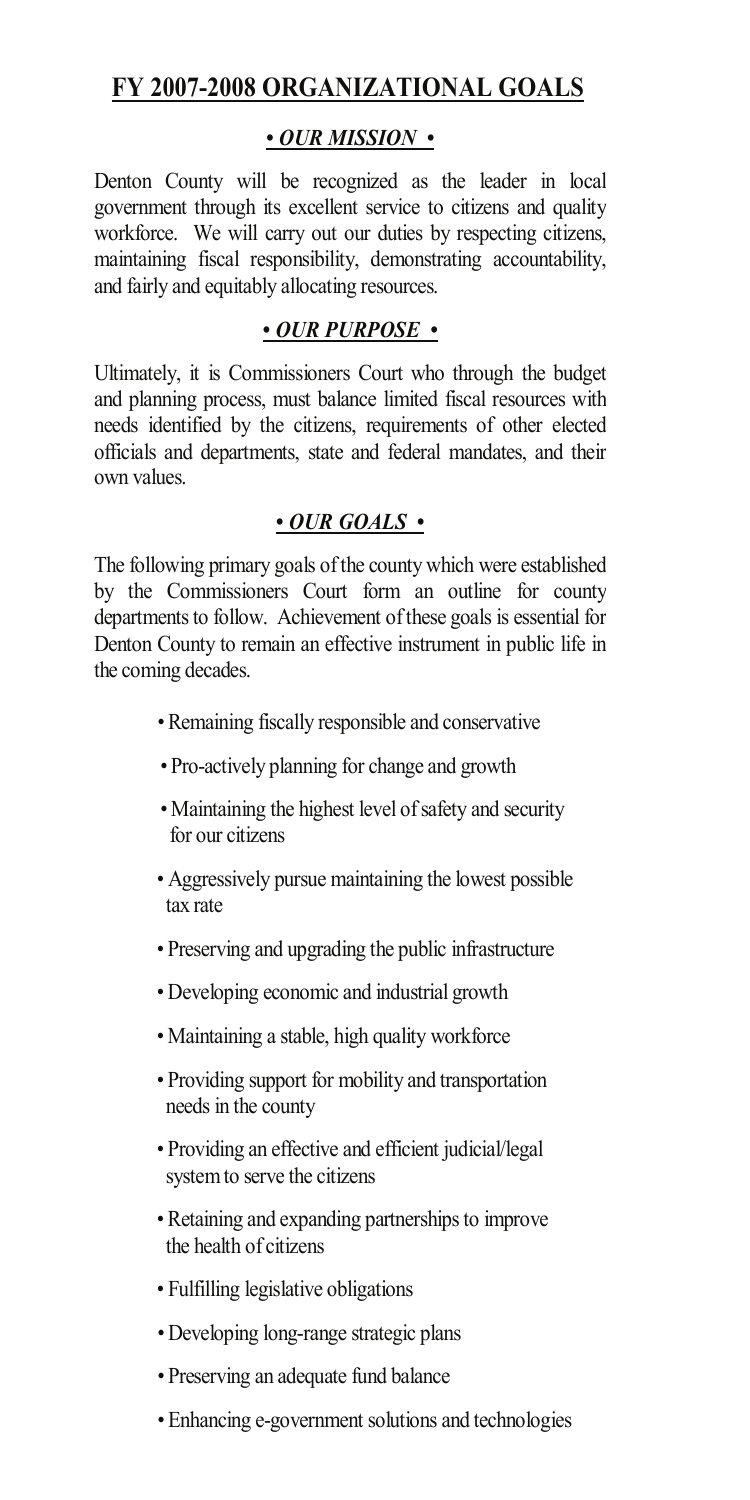# **DENTON COUNTY DEMOGRAPHICS**

| Officials Elected by Vote of the People      | 37    |
|----------------------------------------------|-------|
| County Employees (including Grant positions) | 1.420 |
| Organized School Districts in the County     | 17    |
| Incorporated Municipalities in the County    | 40    |
| Area in Square Miles                         | 911   |

| <b>Denton County Population Growth</b> |             |             |  |  |
|----------------------------------------|-------------|-------------|--|--|
| Year                                   | Population* | % of Change |  |  |
| 1960                                   | 47,432      |             |  |  |
| 1970                                   | 75,633      | 59.46%      |  |  |
| 1980                                   | 143,126     | 89.24%      |  |  |
| 1990                                   | 273,525     | 91.11%      |  |  |
| 2000                                   | 432,976     | 58.29%      |  |  |
| 2007                                   | 599,350     | 38.43%      |  |  |

\* Sources: 1960-2000, U. S. Census Bureau; 2000, NCTCOG Population Estimate, 01-01-07.

| Leading Employers in Denton County* |               |  |  |
|-------------------------------------|---------------|--|--|
| Employer                            | $#$ Employees |  |  |
| University of North Texas           | 7,400         |  |  |
| Lewisville Ind. School Dist.        | 5,665         |  |  |
| Denton Independent School Dist.     | 2,681         |  |  |
| American Airlines                   | 2,170         |  |  |
| Frito-Lay Inc                       | 2,050         |  |  |
| Peterbilt Motors                    | 2,000         |  |  |
| Denton State School                 | 1,450         |  |  |
| Denton County                       | 1,420         |  |  |
| Centex Home Equity Phase I & II     | 1,400         |  |  |
| City of Denton                      | 1,300         |  |  |
| Texas Womans University             | 1,159         |  |  |
| <b>EMC Mortgage Corp</b>            | 1,000         |  |  |
| Wal-Mart                            | 900           |  |  |
| Denton Regional Medical Center      | 829           |  |  |
| Medical Center of Lewisville        | 836           |  |  |
| Presbyterian Hospital of Denton     | 790           |  |  |
| <b>Sysco</b>                        | 750           |  |  |
| American Building Control Inc       | 710           |  |  |
| Household Automotive Finance        | 700           |  |  |
| <b>Trinity Medical Center</b>       | 700           |  |  |

\* Sources: North Texas Council of Governments (NCTCOG), various cities and chambers of commerce.

| <b>Comparative Unemployment Rates *</b> |                |                      |  |  |
|-----------------------------------------|----------------|----------------------|--|--|
| Denton County                           | State of Texas | <b>United States</b> |  |  |
| 3.90%                                   | 4.40%          | $4.60\%$             |  |  |

\* Seasonally adjusted;annual/YTD averages; sources: Bureau of Labor Statistics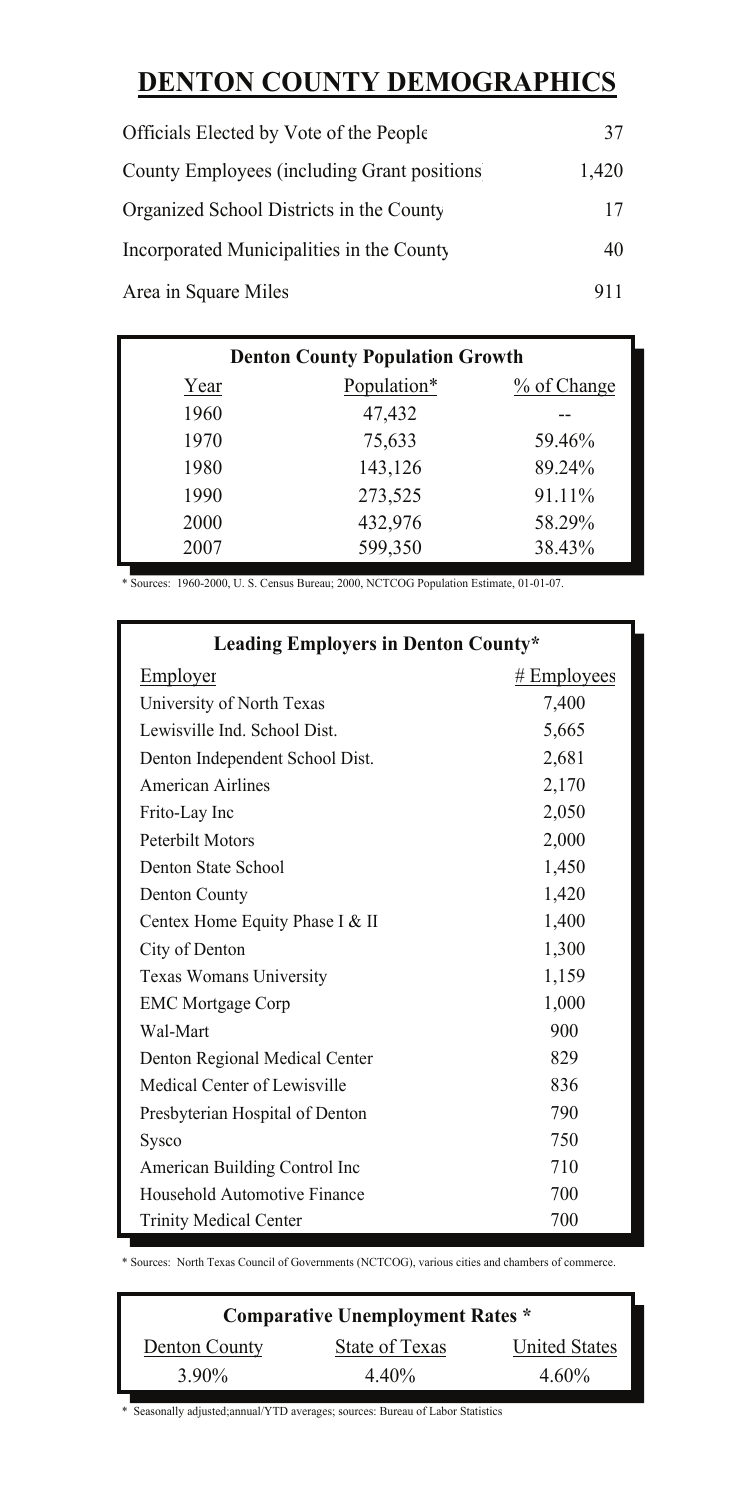# **EMPLOYEE HISTORY**



# **EMPLOYEE SUMMARY BY FUNCTION**

**Total Number of Employees: 1,420**



| <b>Total Number of Employees by Function</b> |       |                      |       |  |
|----------------------------------------------|-------|----------------------|-------|--|
| General Admin.                               | 166.0 | <b>Public Safety</b> | 761.5 |  |
| Judicial                                     | 133.0 | Conservation         | 9.0   |  |
| Legal                                        | 107.0 | Road & Bridge        | 80.0  |  |
| Financial                                    | 86.5  | Public Health        | 46.5  |  |
| <b>Public Facilities</b>                     | 30.0  |                      |       |  |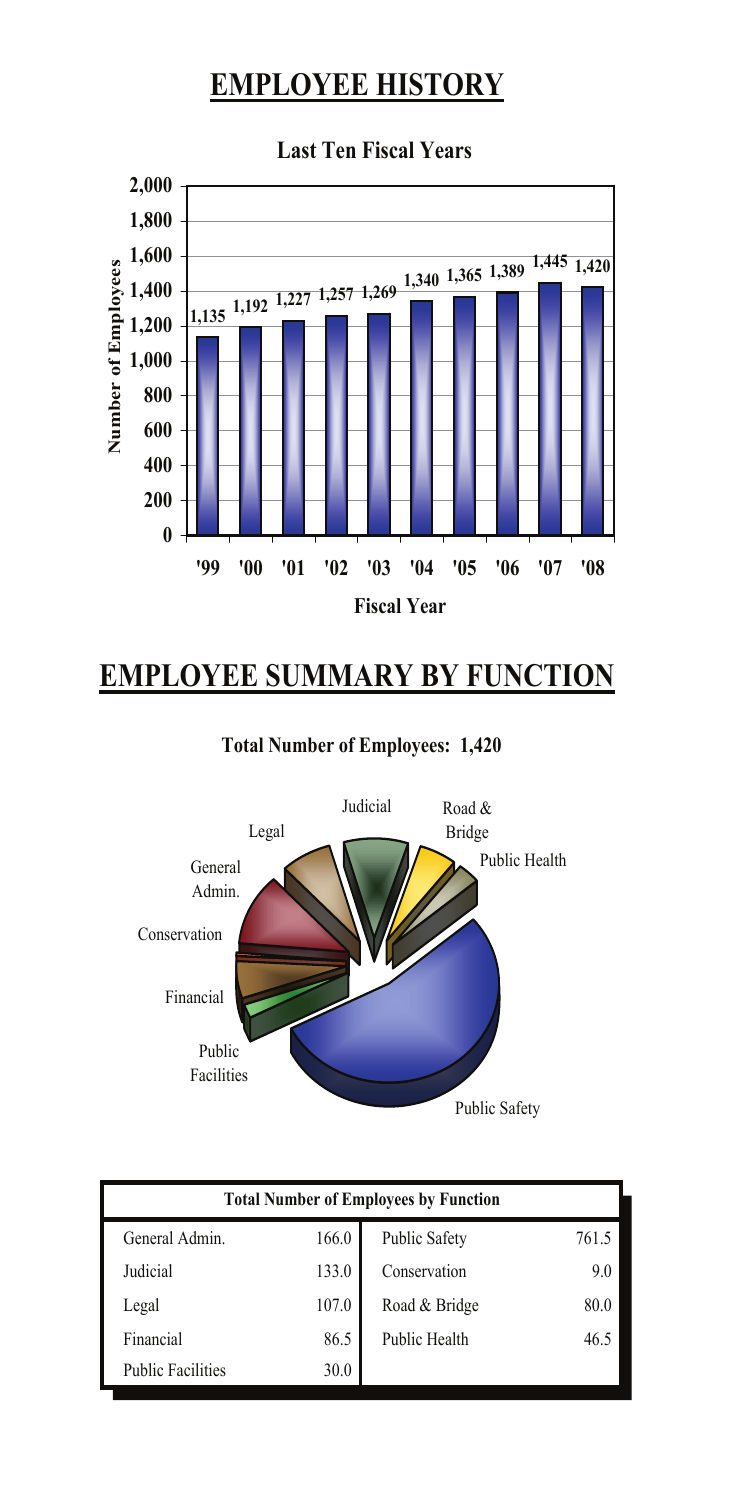# **PROPERTY TAX ANALYSIS**

**Property Tax Analysis For the Average \$192,291 Home in** 



County taxes for FY 2006-2007 on a \$182,847 home, which was the county average, were \$424.06 based on the adopted tax rate of  $.23192¢$  per \$100 valuation.

Evaluations by the Denton Central Appraisal District on existing property increased by an average of 5.2% for FY 2007. A home valued at \$182,847 would have, on an average, a current value of \$192,291.

County taxes for FY 2007-2008 on the same house would be \$453.60 based on the property tax rate of .23589¢ per \$100 valuation.

If the valuation on your home was \$182,847 in FY 2006-2007 and remained the same in 2007-2008, county taxes on your home would be \$431.32, which is an increase of \$7.26 per year. If your appraisal increased by approximately 5.2%, taxes will increase by \$29.54 per year or \$2.46 per month in 2007-2008.

Changes in an individual taxpayer's county taxes are dependent on the specific change in property evaluation. The above figures are presented for comparison purposes.



#### **Denton County Prop. Tax Rates\*-Last 10 Years**

\* This chart reflects the actual adopted tax rates based on the tax year.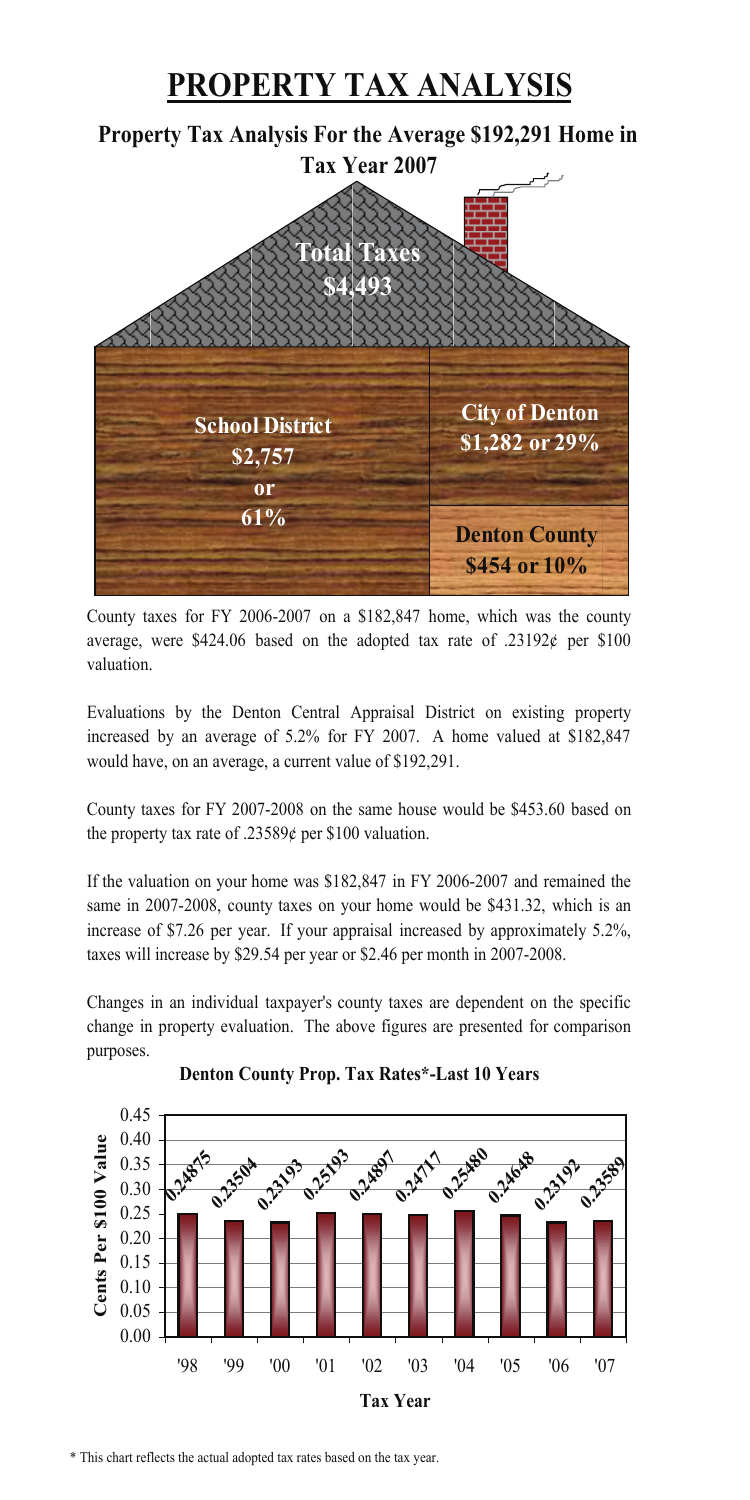## **REVENUES BY FUNCTION**

#### **FY 2008 Budget - Total Comparative Revenues**

|                         | FY 2006-07<br>FY 2005-06 |               | FY 2007-08    |  |
|-------------------------|--------------------------|---------------|---------------|--|
| Function                | Actual                   | Estimates     | Budget        |  |
| <b>Ad Valorem Taxes</b> | \$97,874,085             | \$103,019,968 | \$113,969,244 |  |
| Fees of Office          | \$14,624,185             | \$15,057,700  | \$14,382,116  |  |
| Fines                   | \$3,972,218              | \$3,995,000   | \$4,035,000   |  |
| Intergovernmental       | \$16,993,835             | \$13,712,051  | \$10,102,276  |  |
| Auto Registration       | \$7,758,335              | \$8,205,000   | \$8,400,000   |  |
| Miscellaneous           | \$2,215,480              | \$1,798,070   | \$1,499,070   |  |
| Interest                | \$4,435,671              | \$3,770,333   | \$8,076,283   |  |
| Fund Balance*           | \$0                      | \$0           | \$9,620,239   |  |
| <b>TOTALS</b>           | \$147,873,809            | \$149,558,122 | \$170,084,228 |  |



#### **EXPENDITURES BY FUNCTION**

**FY 2008 Budget - Total Comparative Expenditures** 

|                      | FY 2005-06    | FY 2006-07    | FY 2007-08    |
|----------------------|---------------|---------------|---------------|
| Function             | Actual        | Estimates     | Budget        |
| General Admin.       | \$18,329,982  | \$16,361,201  | \$23,759,569  |
| Judicial             | \$14,102,218  | \$14,688,195  | \$15,798,906  |
| Legal                | \$9,670,050   | \$9,904,917   | \$9,943,579   |
| Financial            | \$4,804,762   | \$5,123,479   | \$5,612,552   |
| Facilities           | \$6,663,211   | \$7,177,334   | \$9,061,377   |
| <b>Public Safety</b> | \$48,820,767  | \$50,814,549  | \$53,722,713  |
| Road and Bridge      | \$8,274,695   | \$9,612,488   | \$11,852,155  |
| Health and Welfare   | \$6,376,068   | \$7,050,330   | \$6,594,417   |
| Debt Service         | \$18,779,874  | \$18,381,187  | \$25,877,916  |
| Capital              | \$0           | SO.           | \$2,250,000   |
| Miscellaneous        | \$3,511,996   | \$3,238,288   | \$5,611,044   |
| <b>ITOTALS</b>       | \$139,333,623 | \$142,351,968 | \$170,084,228 |